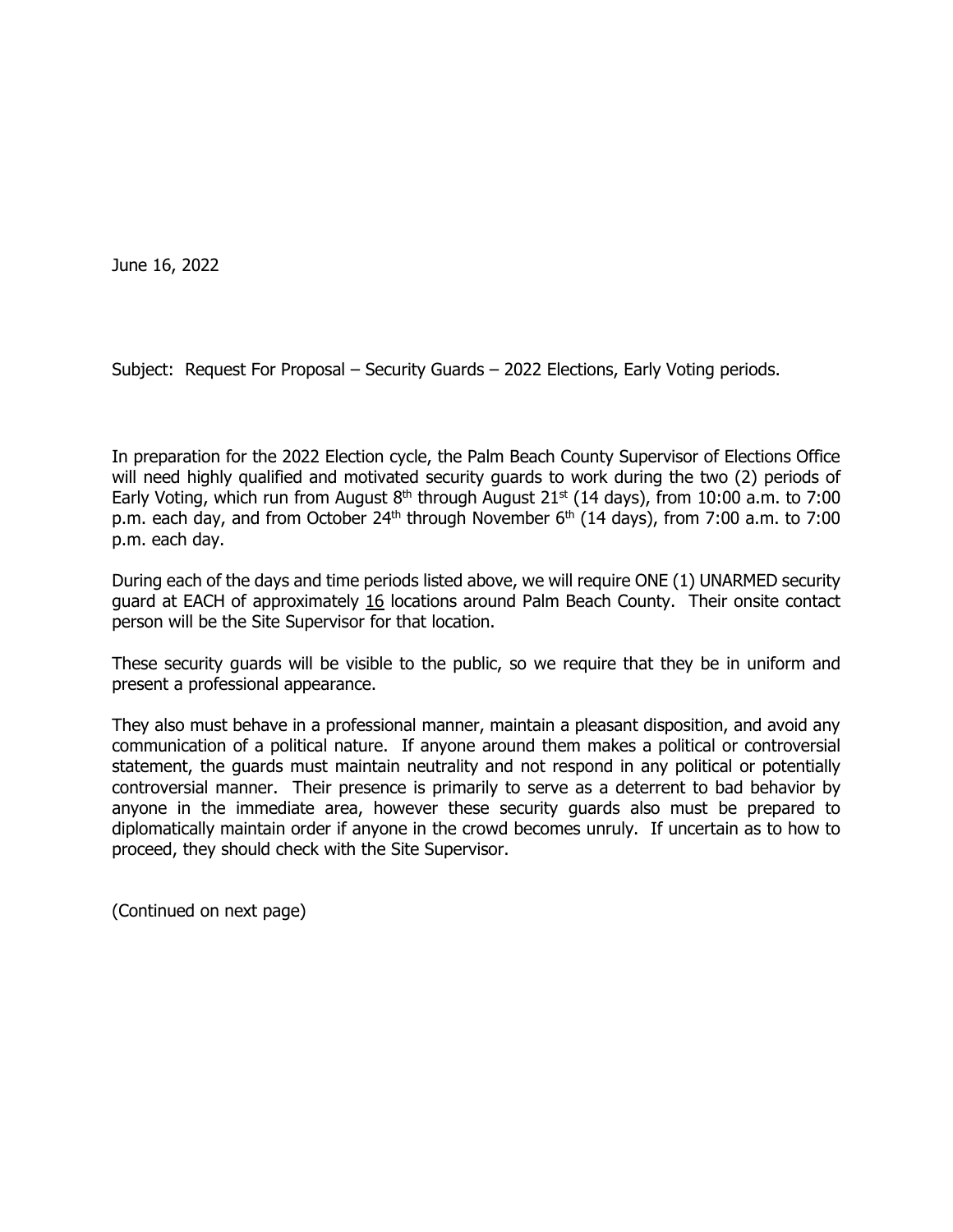(Page 2)

You are requested to submit a proposal of your services and associated costs for staffing to fulfill the requirements outlined below. In your proposal, please submit the information listed below and additional information you may identify as pertinent to the selection process.

- Recruiting methodology used to source security personnel
- Extent/depth of candidate pool size
- Description of skill level testing to measure and evaluate candidates':
	- o capability to handle stressful environment
		- $\circ$  oral communication capability
		- o other
- Type of background checks conducted prior to personnel placement  $*$
- Certification/Licensing of security personnel
- Describe the training you will provide your staff in preparation for assignment to our office
- Attendance and dress policy
- Turnaround time for replacements
- Response time to short notice of emergency orders for personnel
- Post assignment evaluations of personnel
- Liaison/contact person(s)
- Onsite representative for initial staffing dates
- Insurance coverage, including worker's compensation
- Timekeeping and time approval procedures
- Regular billing rates for the requested positions
- Weekend rates and overtime billing rates

\* -- We will require a copy of the background check for each guard who works a shift with us.

Please submit two hard copies of your proposal to our office, or one copy by email to marktatoul@votepalmbeach.gov, by end of day June 30, 2022. Upon review and determination of our interest in your proposal, we will schedule an appointment with you to allow for further discussion.

If you have any questions regarding the submission process, please contact Mark Tatoul at 561- 656-6275 or marktatoul@votepalmbeach.gov. Thank you for your anticipated interest and we look forward to receiving your proposal.

Sincerely,

Mark Tatoul Business Affairs Audit/Contracts Manager